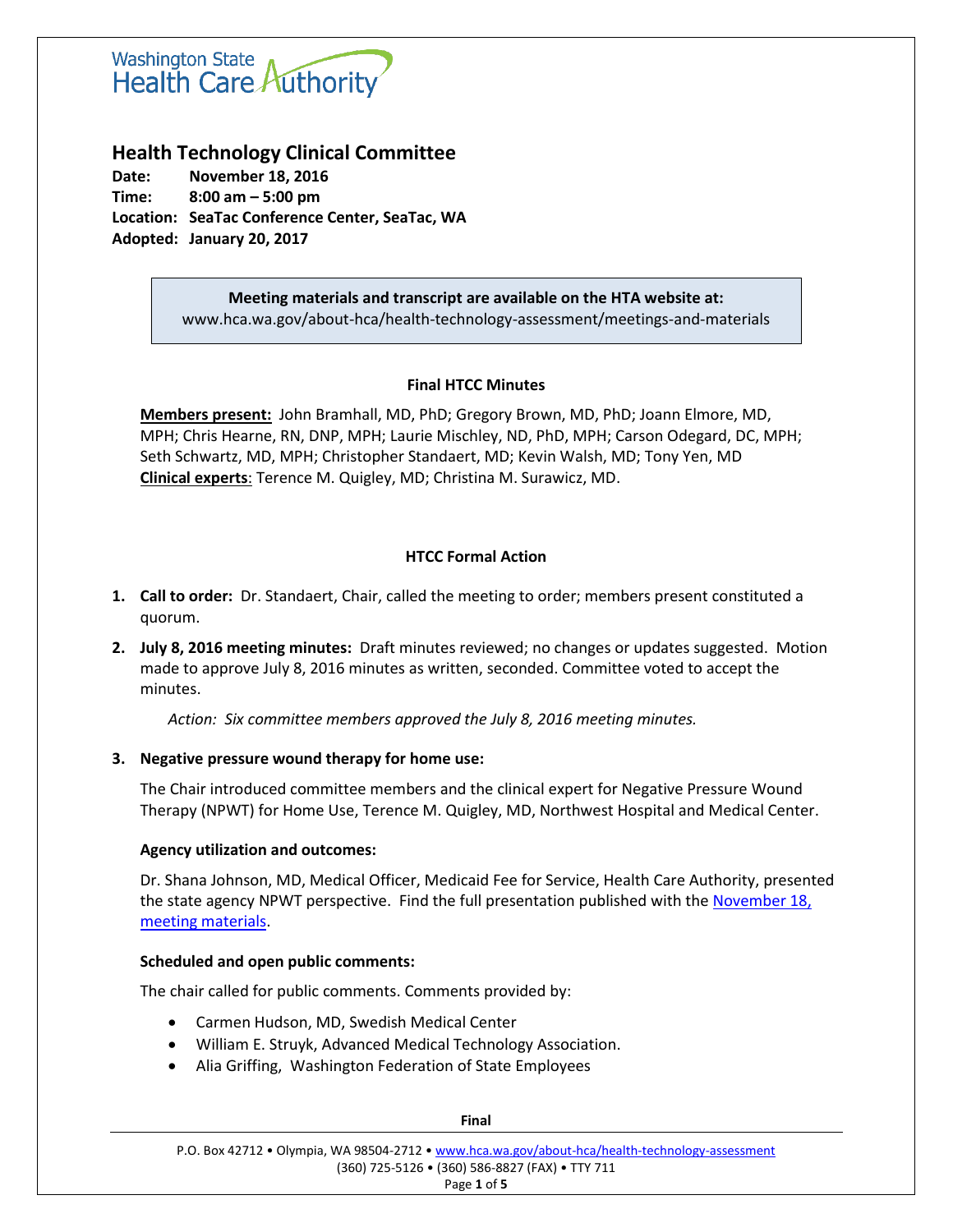Find public comment slide presentations published with [November 18, meeting materials.](http://www.hca.wa.gov/about-hca/health-technology-assessment/meetings-and-materials)

#### **Vendor report and HTCC question and answer:**

Candi Wines, PhD, Hayes, Inc. presented the evidence review of *Negative Pressure Wound Therapy for Home Use*. The location of the full presentation is [November 18, meeting materials.](http://www.hca.wa.gov/about-hca/health-technology-assessment/meetings-and-materials)

#### **HTCC coverage vote and formal action:**

#### *Committee decision*

Based on the deliberations of key health outcomes, the committee decided that it had the most complete information: a comprehensive and current evidence report, public comments, and state agency utilization information. The committee evaluated the available evidence. Half of the committee found the technology equivalent for safety compared to alternative treatment(s). A majority found the evidence sufficient to support NPWT as more effective in some circumstances and a majority found the cost-effectiveness of NPWT unproven. The committee discussed and voted on the evidence for use of NPWT compared to current alternative strategies. The committee considered and gave greatest weight to the evidence it determined, based on objective factors, to be the most valid and reliable.

Based on these findings, the committee voted to cover with conditions NPWT for home use.

|                                 | <b>Not</b><br>covered | Covered under<br>certain conditions unconditionally | Covered |
|---------------------------------|-----------------------|-----------------------------------------------------|---------|
| Negative pressure wound therapy |                       | 10                                                  |         |

#### *Discussion*

The committee reviewed and discussed the available studies of NPWT. Details of study design, inclusion criteria and other factors affecting or potentially affecting study quality were discussed. Conditional coverage and potential criteria were discussed prior to voting on the coverage determination. All members voted to cover NPWT with conditions.

#### *Limitations*

A complete wound therapy program must have been tried or considered prior to NPWT.

Discontinuation of coverage:

- Any measurable degree of wound healing has failed to occur over the prior month. Wound healing is defined as improvement occurring in either surface area (length times width) or depth of the wound
- 4 months (including the time NPWT was applied in an inpatient setting prior to discharge to the home) have elapsed using an NPWT pump in the treatment of the most recent wound

Treatment is not covered in patients with contraindications referred to by the FDA Safety Communication from February 24, 2011.

| Final               |
|---------------------|
| $\sim$<br>ωŦ<br>- - |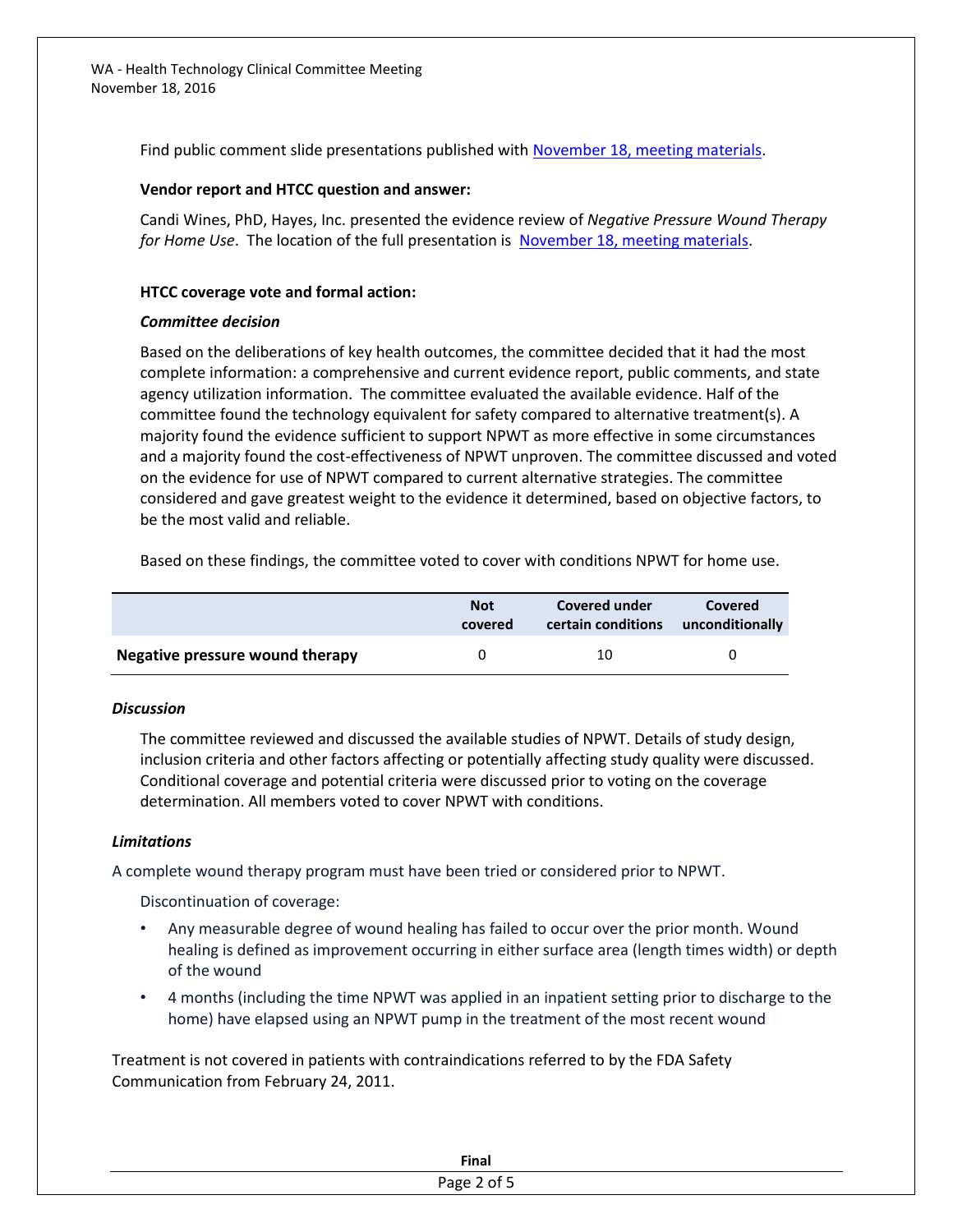#### *Action*

The committee checked for availability of a Medicare national coverage decision (NCD). There is no NCD for negative pressure wound therapy for home use.

A local coverage policy from Noridian was reviewed and discussed.

The committee discussed clinical guidelines identified for NPWT from the following organizations:

- International Expert Panel on Negative Pressure Wound Therapy, (2011)
- Association for the Advancement of Wound Care, (2010)
- National Pressure Ulcer Advisory Panel, (2014)
- International Working Group on the Diabetic Foot, (2016)
- Society for Vascular Surgery and the American Venous Forum, (2014)

The committee's cover with conditions determination is consistent with the guidelines.

The committee chair directed HTA staff to prepare a findings and decision document on negative pressure wound therapy for home use for public comment, followed by consideration for final approval at the next public meeting.

#### **4. Fecal microbiota transplantation**

#### **Agency utilization and outcomes:**

Dan Lessler, MD, MHA, Chief Medical Officer WA - Health Care Authority, presented the state agency perspective and utilization rates for the fecal microbiota transplantation topic to the committee. The presentation is found under the [November 18, meeting materials.](http://www.hca.wa.gov/about-hca/health-technology-assessment/meetings-and-materials)

The chair introduced the clinical expert for fecal microbiota transplantation, Christina M. Surawicz, MD, Professor, University of Washington School of Medicine, Seattle, WA.

#### **Scheduled and open public comments:**

The chair called for public comments. No comments were presented.

#### **Vendor report and HTCC question and answer:**

Erika Brodt, BS, Spectrum Research, Inc., presented the evidence review addressing fecal microbiota transplantation. Find the full presentation here [November 18, meeting materials.](http://www.hca.wa.gov/about-hca/health-technology-assessment/meetings-and-materials)

#### **HTCC coverage vote and formal action:**

#### *Committee decision*

Based on the deliberations of key health outcomes, the committee decided that it had the most complete information: a comprehensive and current evidence report, public comments, and state agency utilization information. The committee concluded that the current evidence on fecal microbiota transplantation (FMT) for conditions including *clostridium difficile* infection and inflammatory bowel disease (i.e. ulcerative colitis and Crohn's disease). There is sufficient to make a determination on this topic. The committee discussed and voted on the evidence for use of FMT

|           | <b>Final</b> |  |
|-----------|--------------|--|
| - -<br>۱т |              |  |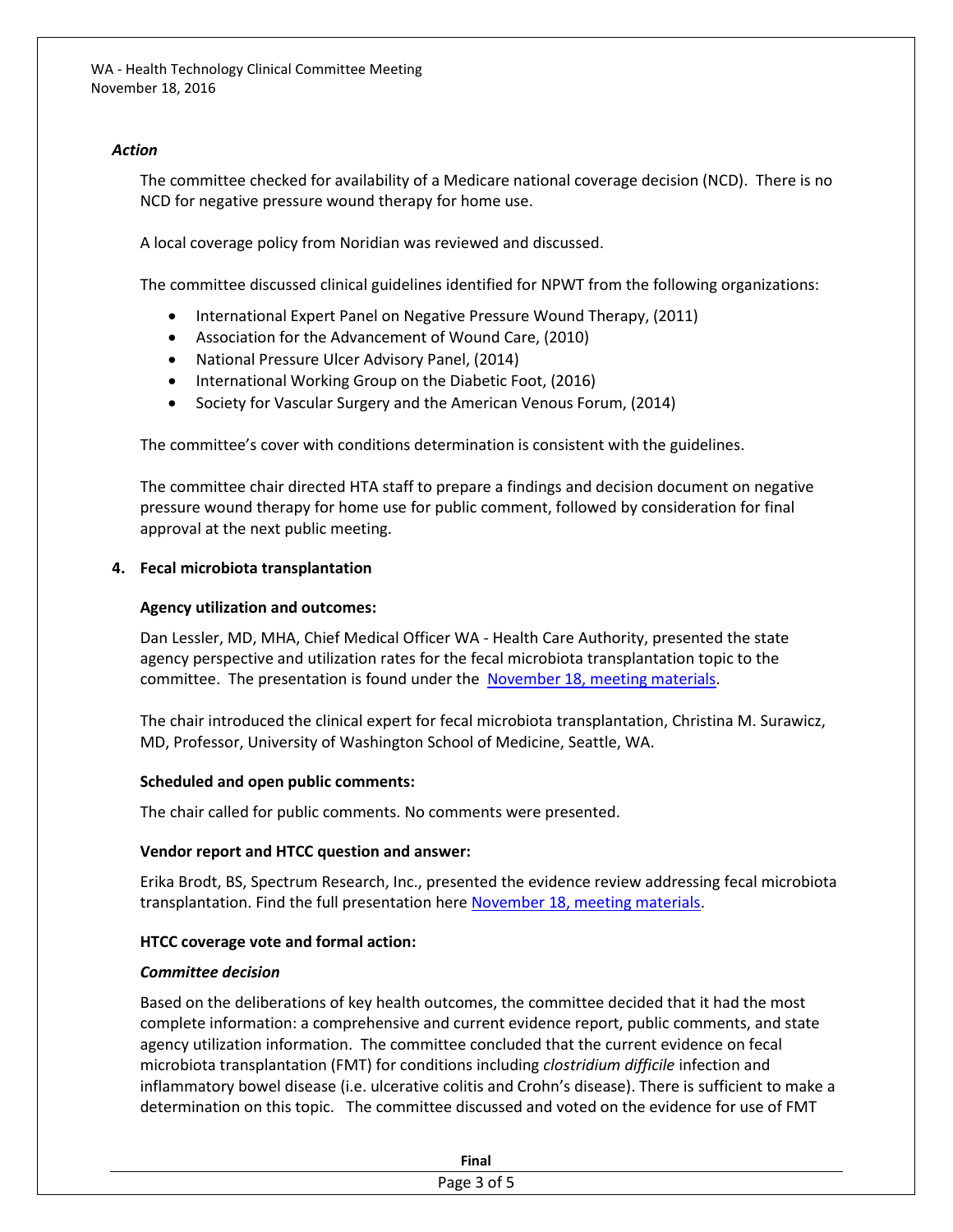> for these conditions compared to current alternative strategies. The committee considered the evidence and gave greatest weight to the evidence it determined, based on objective factors, to be the most valid and reliable.

Based on these findings, the committee voted to cover FMT with conditions.

|                                         | <b>Not</b> | Covered under      | Covered         |
|-----------------------------------------|------------|--------------------|-----------------|
|                                         | covered    | certain conditions | unconditionally |
| <b>Fecal microbiota transplantation</b> |            | 10                 |                 |

#### *Discussion*

The committee reviewed and discussed the available studies of FMT. Details of study design, inclusion criteria and other factors affecting study quality were discussed. A majority of committee members found the evidence sufficient to determine FMT at least equivalent for safety and effectiveness compared to alternatives for some conditions, and unproven for cost-effectiveness. Prior to the second voting question addressing coverage the committee discussed potential criteria for coverage. A majority of the committee voted to cover FMT with conditions.

#### *Limitations*

Patients with *Clostridium difficile* infection who have failed an appropriate course of antibiotic therapy.

Not covered for treatment of inflammatory bowel disease.

#### *Action*

The committee checked for availability of a Medicare national coverage decision (NCD). Medicare does not have a NCD for fecal microbiota transplantation.

The committee discussed clinical guidelines identified for fecal microbiota transplantation from the following organizations:

- American College of Gastroenterology, (2013)
- European Society of Clinical Microbiology and Infectious Diseases, (2014)
- The Ohio State University Wexner Medical Center, (2014)
- Public Health England, (2013)
- National Institute for Health and Care excellence, (2013)
- Fecal Microbiota Transplantation Workgroup, (2011)
- New Zealand Society of Gastroenterology. (2015)
- Canadian Association of Gastroenterology, (2014)

The committee's cover with conditions determination is consistent with these guidelines.

The committee chair directed HTA staff to prepare a findings and decision document on FMT for public comment followed by consideration for final approval at the next public meeting.

| Fina. |
|-------|
|       |